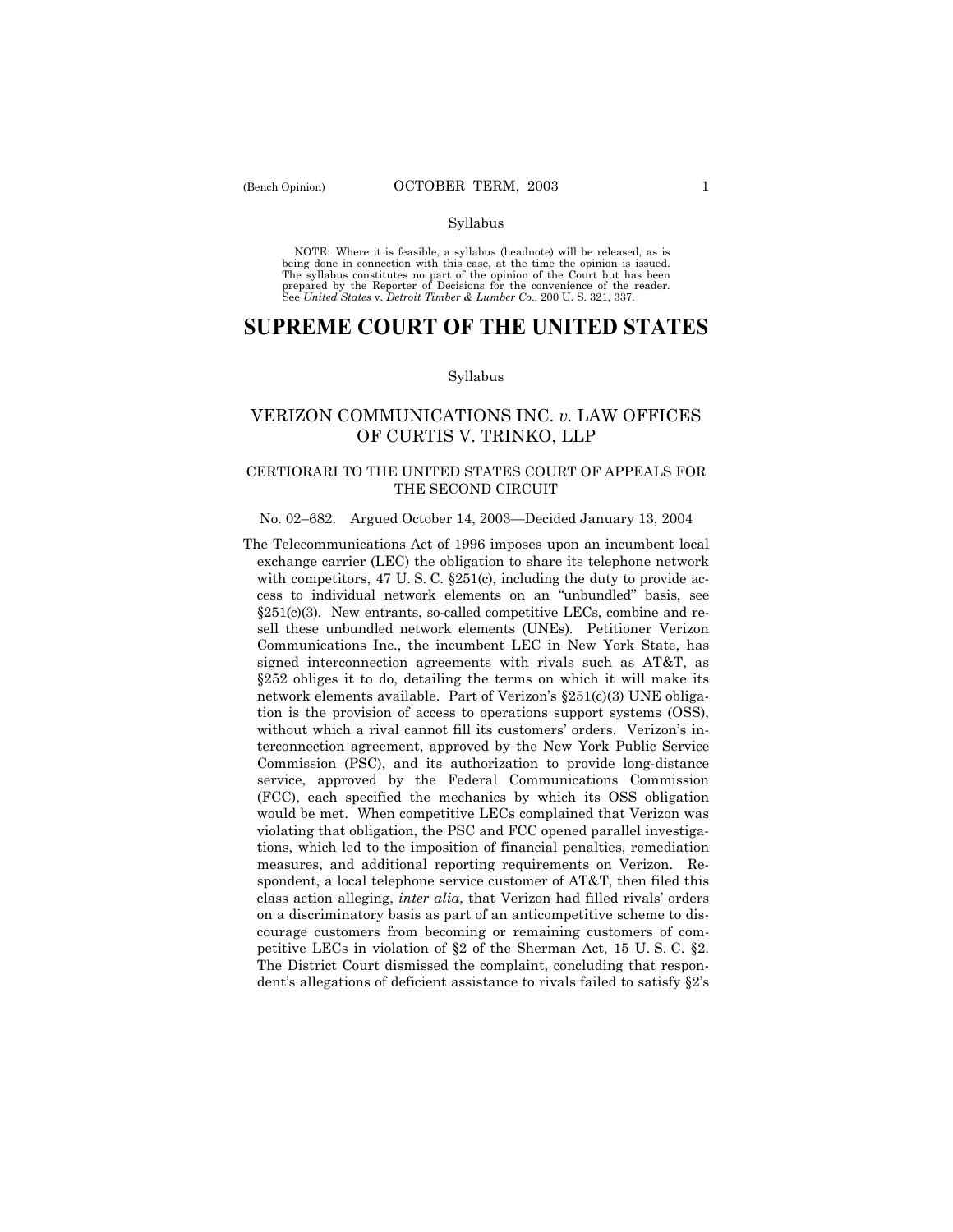## 2 VERIZON COMMUNICATIONS INC. *v.* LAW OFFICES OF CURTIS V. TRINKO, LLP Syllabus

requirements. The Second Circuit reinstated the antitrust claim.

*Held:* Respondent's complaint alleging breach of an incumbent LEC's 1996 Act duty to share its network with competitors does not state a claim under §2 of the Sherman Act. Pp.  $5-16$ .

(a) The 1996 Act has no effect upon the application of traditional antitrust principles. Its saving clause—which provides that "nothing" in this Act . . . shall be construed to modify, impair, or supersede the applicability of any of the antitrust laws,"  $47 \text{ U.S. C. }$  \$152, note preserves claims that satisfy established antitrust standards, but does not create new claims that go beyond those standards. Pp. 5-7.

(b) The activity of which respondent complains does not violate preexisting antitrust standards. The leading case imposing ß2 liability for refusal to deal with competitors is *Aspen Skiing Co.* v. *Aspen Highlands Skiing Corp.,* 472 U. S. 585, in which the Court concluded that the defendant's termination of a voluntary agreement with the plaintiff suggested a willingness to forsake short-term profits to achieve an anticompetitive end. *Aspen* is at or near the outer boundary of ß2 liability, and the present case does not fit within the limited exception it recognized. Because the complaint does not allege that Verizon ever engaged in a voluntary course of dealing with its rivals, its prior conduct sheds no light upon whether its lapses from the legally compelled dealing were anticompetitive. Moreover, the *Aspen* defendant turned down its competitor's proposal to sell at its own retail price, suggesting a calculation that its future monopoly retail price would be higher, whereas Verizon's reluctance to interconnect at the cost-based rate of compensation available under  $\S251(c)(3)$  is uninformative. More fundamentally, the *Aspen* defendant refused to provide its competitor with a product it already sold at retail, whereas here the unbundled elements offered pursuant to  $$251(c)(3)$  are not available to the public, but are provided to rivals under compulsion and at considerable expense. The Court's conclusion would not change even if it considered to be established law the "essential facilitiesî doctrine crafted by some lower courts. The indispensable requirement for invoking that doctrine is the unavailability of access to the "essential facilities"; where access exists, as it does here by virtue of the 1996 Act, the doctrine serves no purpose. Pp.  $7-11$ .

(c) Traditional antitrust principles do not justify adding the present case to the few existing exceptions from the proposition that there is no duty to aid competitors. Antitrust analysis must always be attuned to the particular structure and circumstances of the industry at issue. When there exists a regulatory structure designed to deter and remedy anticompetitive harm, the additional benefit to competition provided by antitrust enforcement will tend to be small, and it will be less plausible that the antitrust laws contemplate such addi-